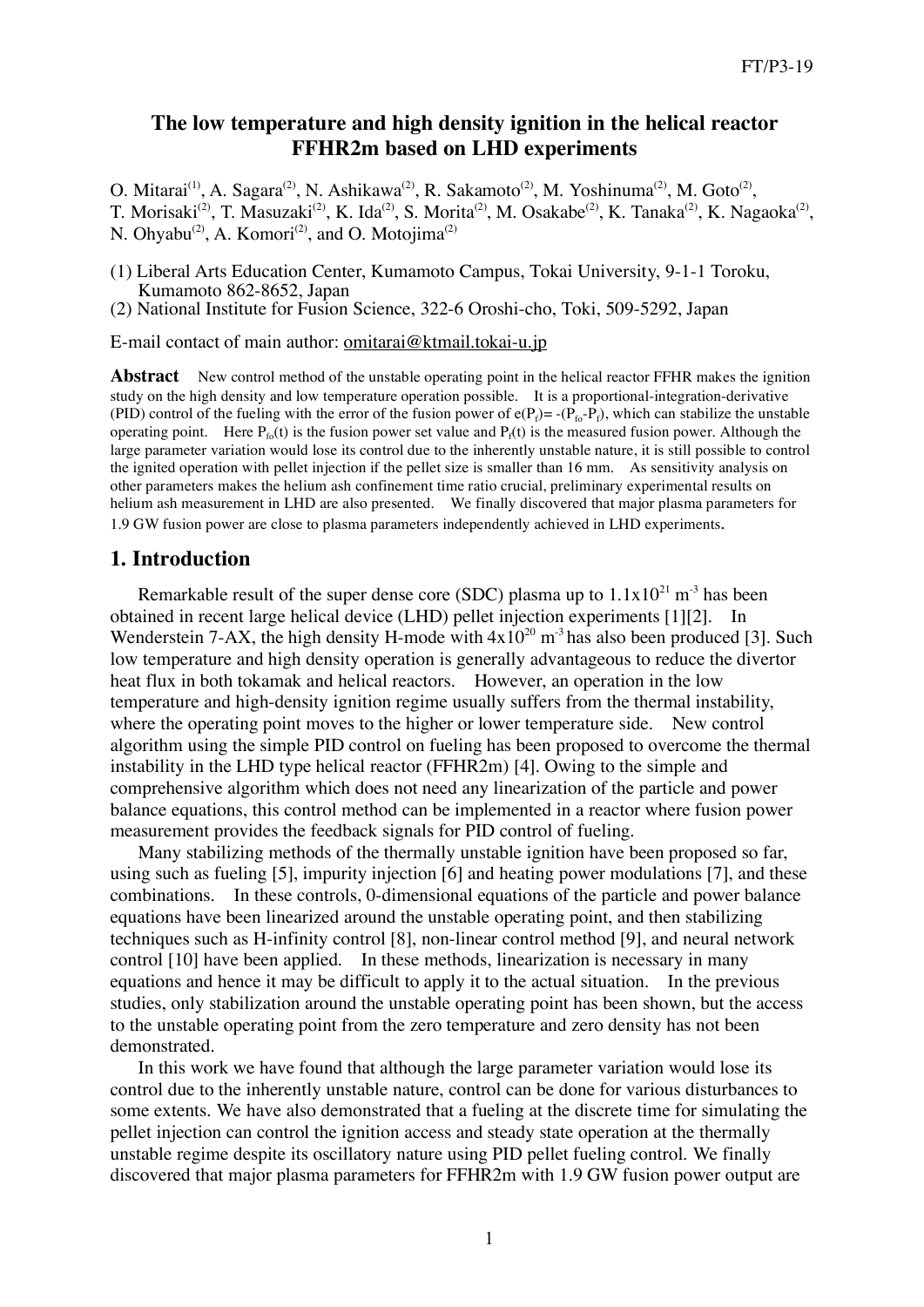close to plasma parameters independently achieved in LHD experiments [1].

### **2. Zero-dimensional equations and density profiles of SDC plasma**

In this analysis, the global power balance equation is used,

$$
\frac{dW}{dt} = P_{EXT} - \left(P_L + P_B + P_S - P_\alpha\right) \tag{1}
$$

where  $P_{EXT}$  is the external heating power,  $P_L$  is the total plasma conduction loss,  $P_B$  is the total bremsstrahlung loss,  $P_s$  is the total synchrotron radiation loss, which is negligible in the low temperature operation, and  $P_{\alpha}$  is the total alpha heating power. The ISS95 confinement scaling is used for the plasma conduction loss where  $\gamma_{\text{ISS}}$  represent the confinement enhancement factors over the ISS95 scaling. POPCON is the contour map of the heating power of  $P_{HT} = (P_L + P_B + P_S - P_\alpha)$  plotted on the n-T plane. Sudo density limit scaling on the line density of the core plasma with the density limit factor of  $\gamma_{\text{SUDO}}=5.5$  is used as a measure of density. The external heating power is preprogrammed during the whole discharge, because it is difficult to use the density limit scaling for feedback control of the external heating power. This is different from operations on stable ignition boundary [11]. In the power balance equation the equal ion and electron temperature was assumed due to very high density.

The combined particle balance equation using the charge neutrality condition is

$$
\frac{dn_e(0)}{dt} = \frac{1}{1 - 8f_0} \left[ (1 + \alpha_n) S_{DT}(t) - \left\{ \frac{f_D + f_T}{\tau_p^*} + \frac{2f_\alpha}{\tau_\alpha^*} \right\} n_e(0) \right] \tag{2}
$$

where  $f_0$  is the impurity fraction,  $\alpha_n$  is the density profile factor,  $S_{DT}$  is the D-T fueling rate,  $f_D$  is the deuterium fraction,  $f<sub>T</sub>$  is the tritium fraction,  $f<sub>\alpha</sub>$  is the alpha ash fraction,  $\tau_p^*$  is the D-T fuel particle confinement time, and  $\tau_{\alpha}^*$  is the He ash confinement time. The helium ash confinement time ratio of  $\tau_{\alpha}$ \*/ $\tau_{\text{E}}$ =3, and the fuel particle confinement tome ratio of  $\tau_p^* / \tau_E = 3$  have been used in the helium ash particle balance equation unless otherwise noted. We assumed the box type density profile for SDC plasma using hyperbolic tangent as shown in Fig. 1, and used



*FIG. 1. Assumed SDC density and temperature profiles.*

the broad temperature profile with  $\alpha$ <sub>T</sub>=0.25 as observed in LHD experiments [3].

#### **2. Unstable ignition control algorithm and pellet size**

Stable ignition in FFHR reactor is controlled by the continuous D-T fueling rate:

$$
S_{DT}(t) = S_{DT0}\bigg\{e_{DT}(P_f) + \frac{1}{T_{\text{int}}} \int_0^t e_{DT}(P_f)dt + T_d \frac{de_{DT}(P_f)}{dt} \bigg\} G_{f0}(t) \tag{3}
$$

where the PID control is used based on the fusion power error of  $e_{DT}(P_f) = +(1-P_f/P_{fo})$ , where  $P_{f_0}(t)$  is the fusion power set value and  $P_f(t)$  is the measured fusion power [11]. However, in the unstable regime,  $e_{DT}(P_f) = -(1-P_f/P_{fo})$  can stabilize the thermal instability [4].

This behavior is understood as shown in POPCON in Fig. 2 for the continuous fueling. When  $P_f$  is larger than  $P_{f_0}$ , the operating point (A) moves toward the higher density and lower temperature side. This operating point slightly shifts to the higher temperature side due to ignition nature between  $(A)$  and  $(B)$ . When it enters in the sub-ignition regime  $(B)$ , it goes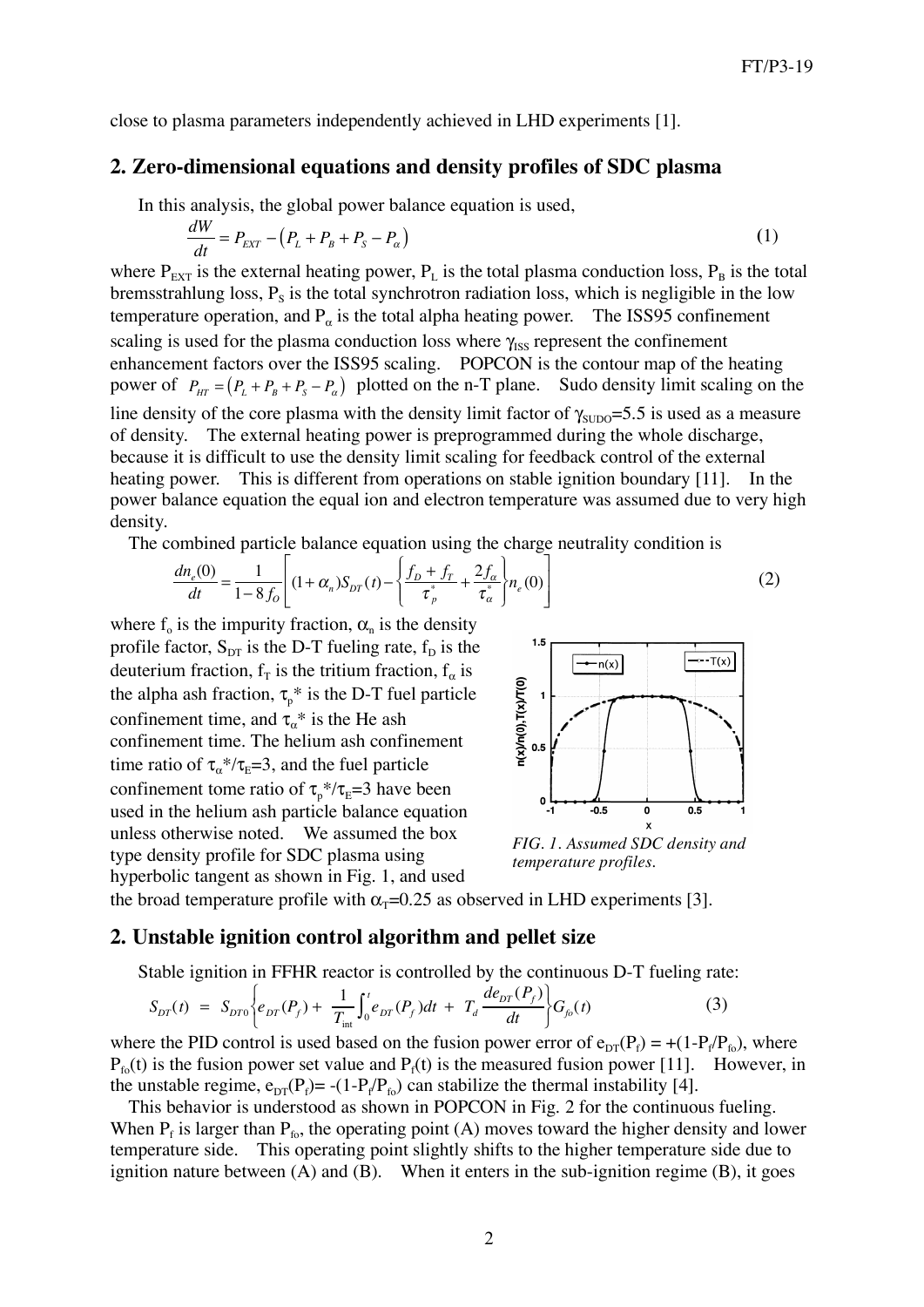to the lower temperature side due to sub-ignition nature and crosses the constant  $P_{f_0}$  line (C). The fueling is now decreased and the operating point proceeds to the lower density and higher temperature side, and goes into the ignition regime (D), and crosses the constant  $P_{f_0}$  line. Thus, oscillations take place and are damped away.

On the other hand, for pellet injection the fueling is digitized. Fueling rate is given by

$$
\begin{cases} S_{DT}(t) = S_{DTpeller} & \text{for Error}(P_f) > 0\\ S_{DT}(t) = 0 & \text{for Error}(P_f) \le 0 \end{cases}
$$

where  $S_{DT_{pellet}}$  is the fueling rate by one pellet as given below, and  $Error(P_f)$  is the PID signal based on the fusion power error of  $e_{DT}(P_f)$  =  $-(1-P_f/P_{fo})$  as



*FIG. 2. Schematic movement of the operating point around the unstable ignition point on POPCON.*

$$
Error(P_f) = \left\{ e_{DT}(P_f) + \frac{1}{T_{\text{int}}} \int_0^t e_{DT}(P_f) dt + T_d \frac{de_{DT}(P_f)}{dt} \right\}
$$

As the D-T solid molar volume is 19.88 mm<sup>3</sup>/mol [12], D-T ice density is given by  ${6.02 \times 10^{23} \times 2}$ /19.88 [mm<sup>3</sup>/mol]=6.05x10<sup>28</sup> m<sup>-3</sup>. For the pellet size of L<sub>p</sub>=12 mm diameter and L<sub>p</sub>=12 mm length, the total D-T particle number is  $N_{\text{pell}} = p(L_p/2)^2 L_p x 6.05x 10^{28} = 82x 10^{21}$ m<sup>-3</sup>. Therefore, fueling rate per volume is  $S_{DTPell} = N_{pell}/V_p = 0.99 \times 10^{20} \text{ m}^{-3}/(1 \text{ pellet pulse})$  (see Fig 3-(d)). For the pellet size of 14 mm and 16 mm diameter,  $S_{DTpell} = 1.57 \times 10^{20} \text{ m}^3/(1 \text{ pellet})$ pulse) (see Fig 7-(d)) and  $S_{DTPell} = 2.35 \times 10^{20} \text{ m}^3/(1 \text{ pellet pulse})$  (see Fig 5-(d)) are obtained, respectively. Minimum repetition time of pellet injection is 240 ms. Detailed pellet injection algorithm was described in the reference 13.

#### **3. Ignition access to the unstable operating point with pellet injection**

Figure 3 shows the temporal evolution of plasma parameters for the pellet size of  $L_p=12$ mm in FFHR2m with R=14 m,  $\bar{a}$  =1.73 m, B<sub>o</sub>=6 T, P<sub>f</sub>=1.9 GW and  $\gamma_{\text{ISS}}$ =1.6. For the fusion power rise-up time of  $\Delta \tau_{\text{rise}}$ =20 sec and the maximum external heating power of  $P_{\text{EXT}}$ =80 MW, the time averaged density is initially built up to  $\sim 0.6x10^{21}$  m<sup>-3</sup> by the density feedback (NGW trace) until 12.8 s and then raised up to  $n(0) \sim 1 \times 10^{21}$  m<sup>-3</sup> by the fusion power control switched on at 12.8 s. The external heating power is preprogrammed to decrease it to 0 at 24 sec because the feedback control is not used as in the stable operation. We see that even by fueling at the discrete time the ignition access is possible. When the density is increased by one pellet, the temperature is dropped. Their variations are out of phase due to adiabatic process in a short time. We found that the density variation of  $\Delta n \sim 2.5 \times 10^{19}$  m<sup>-3</sup> is allowed for ignited operation. The time averaged peak temperature at the steady state is  $T_i(0)$  ~6.4 keV, the volume averaged beta value is  $\langle \beta \rangle \sim 2.5$  %, the helium ash fraction is 5.4 %, the effective charge is  $Z_{\text{eff}}$ ~1.52, the average neutron wall loading is  $\Gamma_{n}$ ~1.5 MW/m<sup>2</sup>, the ratio of the bremsstrahlung loss power P<sub>B</sub> to the alpha heating power P<sub>α</sub> is  $P_B/P_a \sim 71$  %, reducing the divertor heat load to  $\Gamma_{div}$  -5.4 MW/m<sup>2</sup> for the 10cm width of the divertor plate. Other parameters are also listed in Table 1. As the confinement time is increased due to high-density operation, the plasma conduction loss  $P<sub>L</sub>$  is reduced.

In Fig. 4 is shown the operation path to the unstable ignition point on POPCON corresponding to Fig. 3. The operation is stabilized by cooling with fueling and by heating with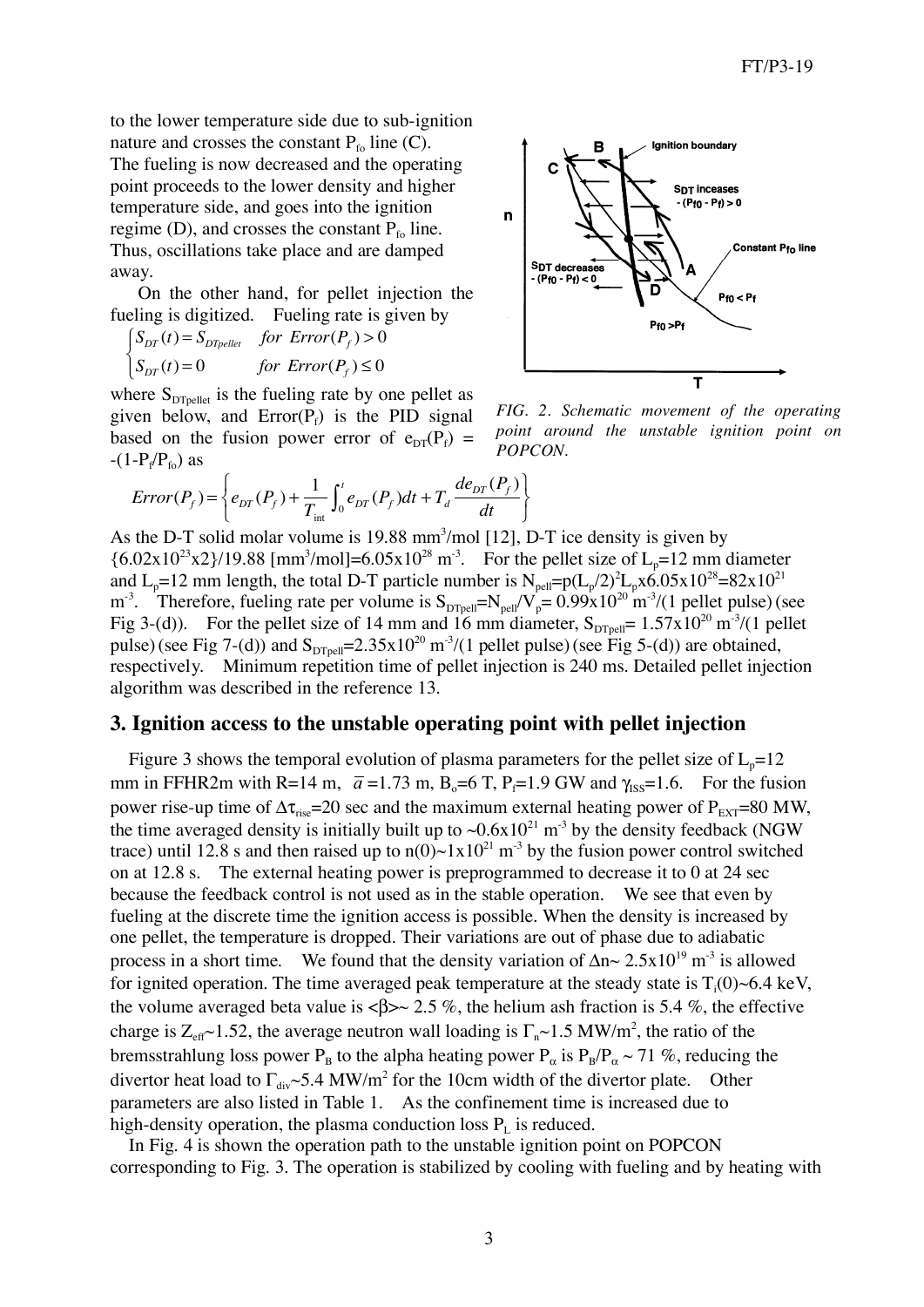the fueling reduction, which is controlled by the error of the fusion power  $e_{DT}(P_f) = -(1 - P_f/P_{fo})$ . We see that the operating point never go beyond 6.3 keV, which may avoid the neo-classical transport.



*FIG. 3. Temporal evolution of the plasma parameters with pellet injection with pellet size of 12 mm. (a) Peak temperature, peak density, density limit, (b) alpha ash fraction, fusion power and its set value, (c) density limit margin, beta value, and (d) D-T pellet fueling rate, and the heating power.*  $T_d = 0.26s$  *and*  $T_{int} = 8s$ .



*FIG. 4. The operation path to the unstable ignition point on POPCON corresponding to Fig. 3.*

For the larger pellet size of 16 mm, temporal evolution and POPCON are shown in Fig. 5 and Fig. 6, respectively. The density variation becomes as large as  $\Delta n \sim 8 \times 10^{19} \text{ m}^3$ , but



*FIG. 5. Temporal evolution of the plasma parameters with the pellet size is 16 mm. (a) -(d) are the same as in Fig. 3.*



*FIG. 6. The operation path to the unstable ignition point on POPCON corresponding to Fig. 5.*

ignition is still maintained. The variation of the fusion power is also increased. In POPCON, the operation point oscillates almost in parallel with the constant beta line. This means that control cannot be done by the beta value. For the larger pellet size of 17 mm, the density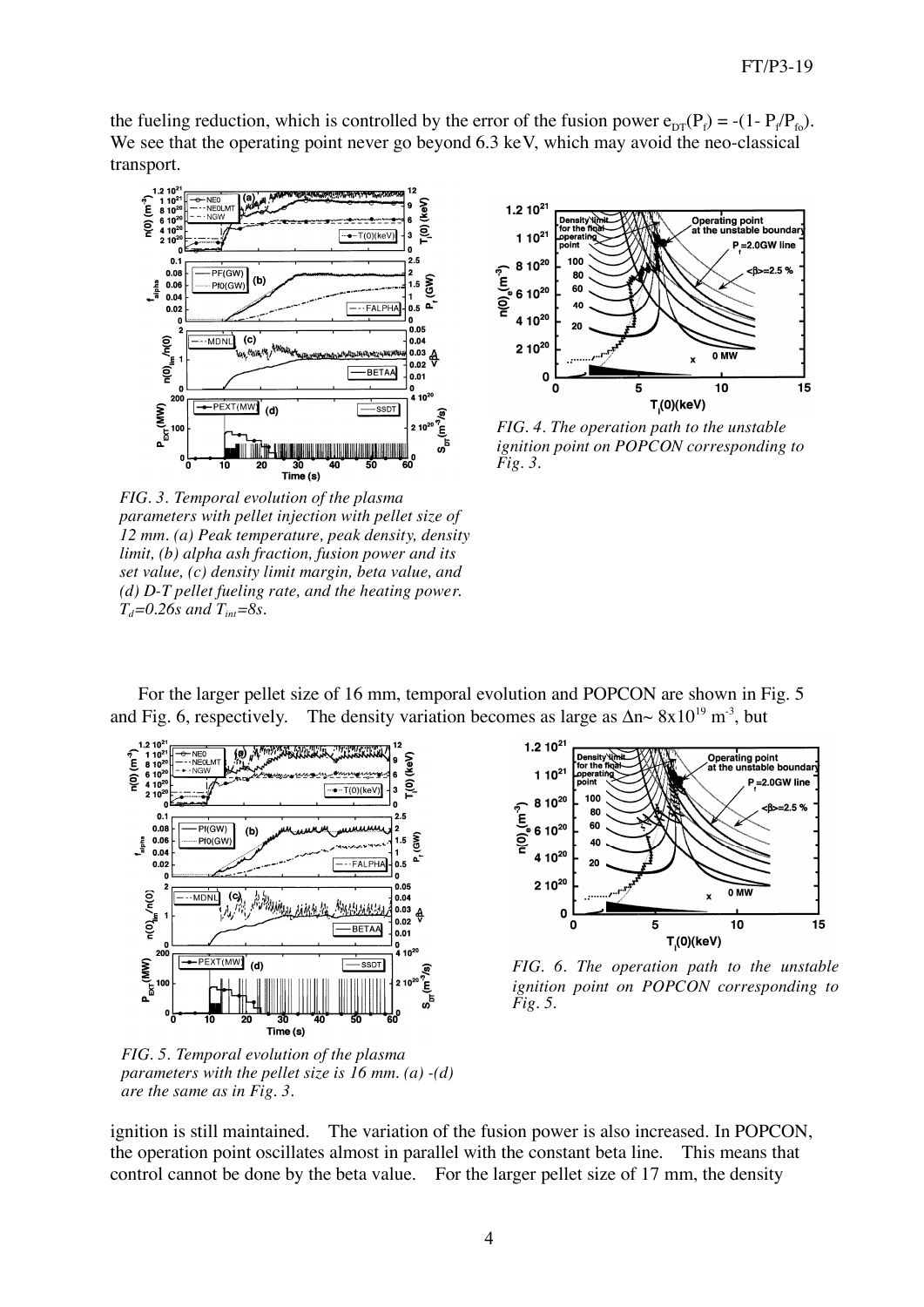variation is slightly larger than 16 mm case, but ignition is terminated at t=50 s. At the termination phase, the density and the temperature are both decreased at the same time, and their variations are in phase.

For a large He ash confinement time ratio of  $\tau_{\alpha}$ <sup>\*</sup>/ $\tau_{\text{E}}$  =8, fuel particle confinement time ratio of  $\tau_p$ <sup>\*</sup>/ $\tau_E$ =3, and  $\gamma_{ISS}=1.55$  with the 14 mm pellet, ignition is also possible as shown in Fig. 7.

When the fuel particle confinement time ratio is even longer as  $\tau_p$ \*/ $\tau_E$ =8, ignition control can be done because the effective fuel particle confinement is shorter due to D-T fusion reactions.

## **4. Comparisons of the operating parameters with the stable operation**

Operating parameters in the stable and unstable ignition regime are compared for the same parabolic density and temperature profiles and the same fusion power in Table 1. Note these values are



*FIG. 7. Temporal evolution of the plasma parameters with pellet injection with 14 mm pellet size and*  $\tau_{\alpha}^{*}/\tau_{E} = 8$ . *(a)-(d) are the same as in Fig. 3 except for (c) the confinement factor and the beta value.*

obtained by continuous fueling. The plasma conduction loss  $P<sub>L</sub>$  is reduced in the unstable high-density regime due to longer confinement time, and then the divertor heat flux is reduced almost by one half. To compensate the power balance, the bremsstrahlung loss  $P_B$  is increased. The beta value is larger in the high-density unstable regime because the plasma energy is larger for the same fusion power due to lower reactivity in the low temperature regime.

For the more peaked SDC profile, the beta value is reduced in comparison with the parabolic case. As the confinement time is also increased, the plasma conduction is further reduced, leading to smaller divertor heat flux of 5.4 MW/m<sup>2</sup> for the 10 cm width divertor plate.

However, SDC plasma tends to show the relatively lower confinement factor in LHD experiments. Therefore, the relations between the confinement enhancement factor  $\gamma_{\text{ISS}}$ , the helium ash confinement time ratio  $\tau_{\alpha}^{*}/\tau_{E}$ , and the operating temperature T(0) in ignition are described in Table 2. If the confinement enhancement factor is small as 1.3, for example, the helium ash confinement time ratio should be lower than 4 to have a lower temperature around 7.22 keV for good pellet penetration. For a larger confinement factor of 1.6, the helium ash confinement time ratio should be lower than 5 to have a lower temperature around 7.14 keV for good pellet penetration. To lower the operating temperature for good pellet penetration, the helium ash confinement time ratio should be as small as possible.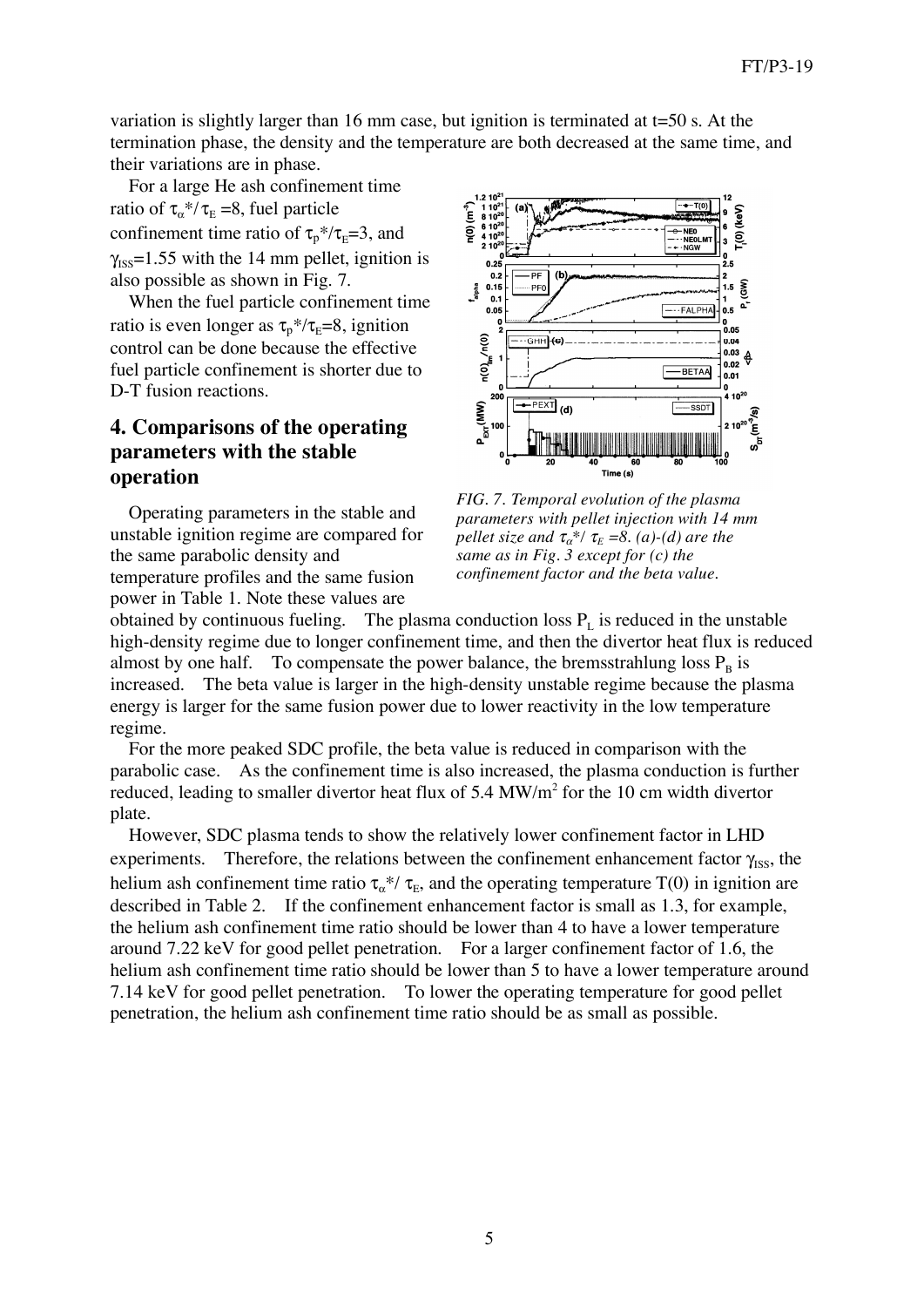| TABLE 1. COMPARISON OF THE PLASMA PARAMETERS AT THE STABLE AND |
|----------------------------------------------------------------|
| UNSTABLE OPERATING POINT                                       |

|                                            |                                              | Steady state value           |                          |                         |  |
|--------------------------------------------|----------------------------------------------|------------------------------|--------------------------|-------------------------|--|
|                                            |                                              | Stable                       | Unstable operating point |                         |  |
|                                            |                                              | operating point<br>Parabolic | Parabolic                | $\overline{\text{SDC}}$ |  |
|                                            |                                              | profile                      | profile                  | profile                 |  |
| Major radius                               | R<br>(m)                                     |                              | 14.0                     |                         |  |
| Effective minor radius                     | $\overline{a}$<br>(m)                        |                              | 1.73                     |                         |  |
| Polarity/Field period                      | $\ell$ /m                                    |                              | 2/10                     |                         |  |
| Coil pitch parameter                       | γ                                            |                              | 1.15                     |                         |  |
| Magnetic filed                             | B <sub>o</sub><br>(T)                        | 6.0                          |                          |                         |  |
| Maximum magnetic field                     | $B_{\text{omax}}(T)$                         | 13.3                         |                          |                         |  |
| Coil magnetic energy                       | $W_c(GJ)$                                    | 120                          |                          |                         |  |
| <b>Blanket</b> thickness                   | $\Delta B(m)$                                | 1.2                          |                          |                         |  |
| Rotational transform                       | $t_{2/3}$                                    | 0.92                         |                          |                         |  |
| Maximum external heating power             | $P_{EXT}$ (MW)                               |                              | 100                      |                         |  |
| Confinement factor over ISS95 scaling      | Y <sub>ISS95</sub>                           | 1.92                         |                          | 1.6                     |  |
| Confinement time                           | $\tau_E(s)$                                  | 1.9                          | 3.9                      | 4.7                     |  |
| Helium ash fraction                        | $f_{\alpha}$                                 | 0.034                        | 0.034                    | 0.058                   |  |
| Oxygen impurity fraction                   | $\mathbf{f}_\mathsf{o}$                      | 0.0075                       |                          |                         |  |
| Effective ion charge                       | $Z_{\text{eff}}$                             | 1.48                         |                          |                         |  |
| He ash confinement time ratio              | $\tau_\alpha{}^*/\tau_{\rm E}$               | 3                            |                          |                         |  |
| Fuel particle confinement time ratio       | $\tau_{\rm p}{}^*/\tau_{\rm E}$              | 3                            |                          |                         |  |
| Fusion alpha heating efficiency            | $\eta_{\alpha}$                              | 0.9                          |                          |                         |  |
| Operation density                          | $n_e(0)$ (10 <sup>20</sup> m <sup>-3</sup> ) | 2.8                          | 6.0                      | 9.6                     |  |
| Density limit factor over Sudo scaling     | $\gamma_{\text{SUDO}}$                       | 1.5                          | 4.5                      | 5.5                     |  |
| Density limit margin in the steady state   | [n(0) <sub>limit</sub> /n(0)]                | 1.27                         | 1.36                     | 1.59                    |  |
| Ion temperature                            | $T_i(0)$ (keV)                               | 8.5<br>15.3                  |                          | 6.4                     |  |
| Ion to electron temperature ratio          | $T_i/T_e$                                    | 1.0                          |                          |                         |  |
| Density profile                            | $\alpha_{\rm n}$                             | $1.0\,$                      |                          | Box type                |  |
| Temperature profile                        | $\alpha_{\rm T}$                             | 1.0                          |                          | 0.25                    |  |
| Beta value                                 | $\langle \beta \rangle$ (%)                  | 3.0                          | 3.6                      | 2.5                     |  |
| Plasma energy                              | $W_p(M)$                                     | 547                          | 634                      | 448                     |  |
| Fusion power                               | $P_f(MW)$                                    | 1900                         |                          |                         |  |
| Neutron power                              | $P_n(MW)$                                    | 1520                         |                          |                         |  |
| Alpha heating power                        | $P_{\alpha}$ (MW)                            | 380x0.9                      |                          |                         |  |
| Bremsstrahlung power                       | $P_B(MW)$                                    | 57                           | 181                      | 248                     |  |
| Synchrotron radiation power                | $P_S(MW)$                                    | 3.4                          | 0.97                     | 0                       |  |
| Plasma conduction loss                     | $P_L(MW)$                                    | 160<br>96<br>282             |                          |                         |  |
| Electric power output (thermal efficiency) | $P_e(MW)$                                    | 627(33%)                     |                          |                         |  |
| Neutron wall loading                       | $\Gamma_n$ (MW/m <sup>2</sup> )              | 1.5                          |                          |                         |  |
| Heat flux to first wall                    | $\Gamma_h$ (MW/m <sup>2</sup> )              | 0.06                         | 0.18                     | 0.25                    |  |
| Heat flux to divertor for 0.1m wet width   | $\Gamma_{div}$ (MW/m <sup>2</sup> )          | 16                           | 9.1                      | 5.4                     |  |

## **5. He ash measurements in normal discharges of LHD**

The helium ash confinement time was measured in the normal discharge with the local island divertor (LID) operation with pumping effect for the magnetic axis of  $R=3.75$ m and B=2.64T. Even in the normal discharge this type of measurements have not been tried yet in LHD. Therefore, He gas puffing technique and charge exchange recombination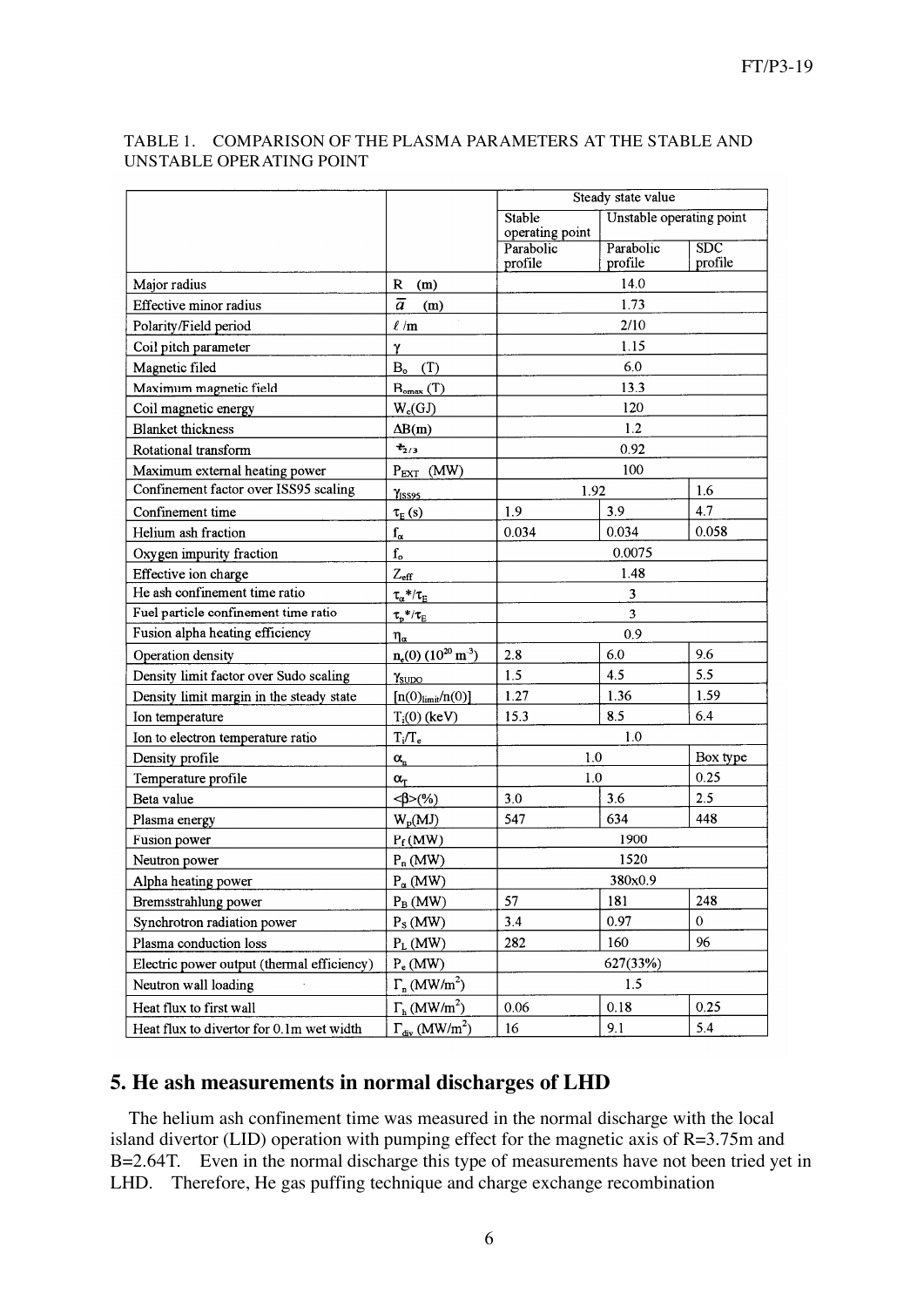| $\gamma$ <sub>ISS</sub> | $\tau_\alpha{}^*/\tau_{\rm E}$ | n(0)                                  | T(0)     | $Z_{\rm eff}$ | $f_{\alpha}$ | $P_{div}$                        | <β>         |
|-------------------------|--------------------------------|---------------------------------------|----------|---------------|--------------|----------------------------------|-------------|
| $\overline{1.2}$        | 3.0                            | $6.77 \times 10^{20}$ m <sup>-3</sup> | 7.77 keV | 1.48          | 3.28         | $12.\overline{1 \text{ MW/m}^2}$ | 2.18        |
|                         | 3.5                            | 6.43                                  | 8.12     | 1.49          | 3.83         | 12.6                             | 2.16        |
| 1.3                     | 3.0                            | 8.19                                  | 6.89     | 1.49          | 3.79         | 9.29                             | 2.33        |
|                         | 4.0                            | 7.84                                  | 7.22     | 1.52          | 5.01         | 9.75                             | 2.32        |
|                         | 5.0                            | 7.45                                  | 7.62     | 1.54          | 6.22         | 10.3                             | 2.32        |
|                         | 6.0                            | 6.98                                  | 8.15     | 1.56          | 7.40         | 11.1                             | 2.30        |
|                         | 6.5                            | 6.67                                  | 8.51     | 1.57          | 7.99         | 11.5                             | 2.29        |
| 1.4                     | 3.0                            | 8.89                                  | 6.59     | 1.50          | 4.40         | 7.63                             | 2.41        |
|                         | 4.0                            | 8.57                                  | 6.90     | 1.53          | 5.80         | 8.01                             | 2.42        |
|                         | 5.0                            | 8.23                                  | 7.24     | 1.56          | 7.17         | 8.44                             | 2.43        |
|                         | 6.0                            | 7.86                                  | 7.65     | 1.59          | 8.49         | 8.96                             | 2.42        |
|                         | 7.0                            | 7.44                                  | 8.14     | 1.61          | 9.78         | 9.61                             | 2.42        |
|                         | 7.5                            | 7.19                                  | 8.44     | 1.62          | 10.41        | <u>10.0</u>                      | 2.42        |
| 1.5                     | 3.0                            | 9.33                                  | 6.46     | 1.52          | 5.09         | 6.45                             | 2.48        |
|                         | 4.0                            | 9.01                                  | 6.78     | 1.55          | 6.69         | 6.79                             | 2.48        |
|                         | 5.0                            | 8.66                                  | 7.13     | 1.58          | 8.24         | 7.19                             | 2.49        |
|                         | 6.0                            | 8.30                                  | 7.53     | 1.61          | 9.73         | 7.67                             | 2.50        |
|                         | 7.0                            | 7.91                                  | 8.01     | 1.64          | 11.1         | 8.23                             | 2.51        |
|                         | 7.5                            | 7.70                                  | 8.27     | 1.65          | 11.8         | 8.56                             | <u>2.52</u> |
| 1.6                     | 3.0                            | 9.62                                  | 6.41     | 1.53          | 5.84         | 5.55                             | 2.52        |
|                         | 4.0                            | 9.27                                  | 6.75     | 1.57          | 7.65         | 5.89                             | 2.53        |
|                         | 5.0                            | 8.91                                  | 7.14     | 1.60          | 9.39         | 6.28                             | 2.55        |
|                         | 6.0                            | 8.54                                  | 7.57     | 1.64          | 11.04        | 6.74                             | 2.57        |
|                         | 7.0                            | 8.15                                  | 8.07     | 1.67          | 12.59        | 7.29                             | 2.59        |
|                         | 7.5                            | 7.94                                  | 8.35     | 1.68          | 13.32        | 7.60                             | 2.63        |

TABLE 2. THE CONFINEMENT ENHANCEMENT FACTOR, HELIUM ASH CONFINEMET TIME RATIO AND OPERATING TEMPERATURE IN IGNITION.

spectroscopy (CXS) with NBI modulation are used in the range of  $\bar{n} \sim 0.7 \times 10^{19}$  m<sup>-3</sup> and  $\overline{n} \sim 1.5 \times 10^{19} \,\mathrm{m}^{-3}$ .

In Fig.8 is shown the He-II line after subtracting the signal during no NBI phase with  $\bar{n} \sim 0.7 \times 10^{19} \text{m}^{-3} (t/73556)$ . Since we observe the small He-II line signal by CXS without He gas puffing, the source term from the wall is taken into account (#73558). Basically these two shots provide the source term and He ion confinement time. He ion density is initially estimated by the density increment of  $\Delta n_{\alpha} = \Delta n_{\alpha}/2$  based on the charge neutrality condition, and the initial source term was determined. After initial He ion



*Fig 8. The decay waveform of the He-II line observed by CXS with 40 keV NBI modulation method for*  $\bar{n} \sim 0.7x10^{19} m^3$ .

density rise-up, He ion density decays which was fitted by the solution of the He particle balance equation with initial guessed He source term and He ion confinement time. Using the shot without He gas puffing (#73558), the relation between He source term and He ion confinement time is obtained. To obtain these two final parameters, calculations were iterated. It provides the He ion confinement time  $\tau_{\alpha}^* = 340$  to ~390 ms during the decay phase, and the energy confinement time is  $\tau_{E}$ ~60 ms during decay phase, yielding  $\tau_{\alpha}$ \*/ $\tau_{E}$  $=$  ~5.7 to 6.5.

In the higher density regime of  $1.5x10^{19}m^3$ , the frame just placed at the front of the CXS detector was adjusted and its opening time was narrowed to remove the detector saturation by the strong light emitted from the plasma edge during He gas puffing. The similar decay signal of He-II line is shown in Fig. 9 after subtracting the signal during no NBI phase